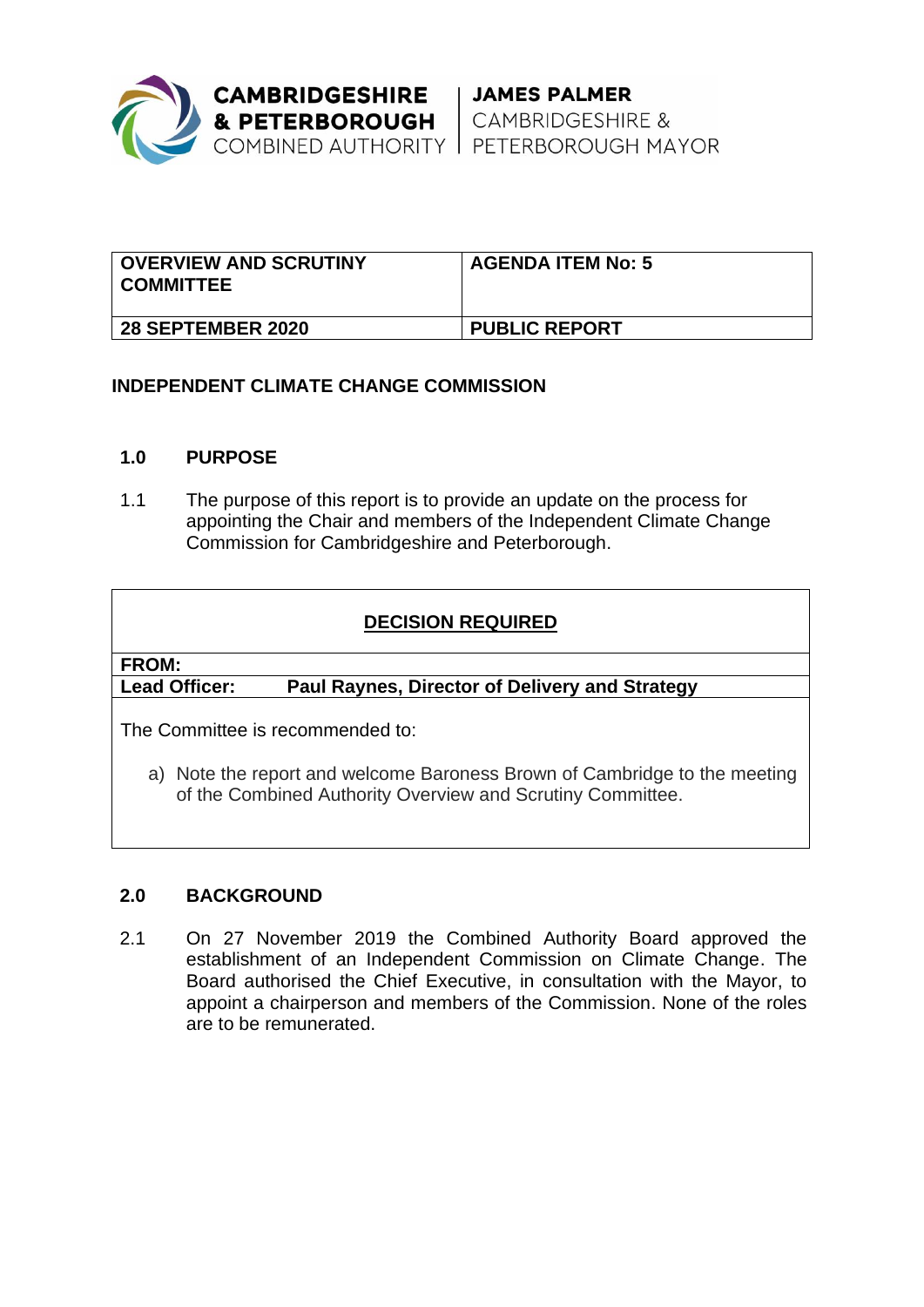# **3.0 ESTABLISHING THE CLIMATE CHANGE COMMISSION**

- 3.1 Under the terms of reference, the Commission consists of a chair, a deputy chair, and ten other members. It is to include a broad spread of expertise with at least four members each from business and the voluntary/community sector. It is not to include elected members of the Combined Authority or local councils. It is to be supported by a management group and a technical group made up of officers of the Combined Authority, local authorities, academia, and business representatives.
- 3.2 A search process for a Chair was undertaken on the basis of a target profile and set of competences. Following that search, a preferred candidate was recommended for interview by the Mayor and the Chief Executive and a competence-based interview was held against a role description for the Chair.
- 3.3 Following that interview, the Chief Executive in consultation with the Mayor agreed to make the appointment in line with the delegation from the Board. This decision is recorded in Officer Decision Notice number 196-2020. The Mayor announced the appointment at the Board meeting of  $3<sup>rd</sup>$  June and by a press release of the same date.
- 3.4 The Right Honourable Baroness Brown of Cambridge (Dame Julia King) has been appointed the Chair of the Commission. She is an engineer with a career spanning senior engineering and leadership roles in industry and academia. She is a member (and deputy chair) of the national Committee on Climate Change, which is the government's independent advisory body on building a low-carbon economy and preparing for climate change. Baroness Brown also holds the following key positions:
	- a) Chair of the Committee on Climate Change's Adaptation Committee
	- b) Non-executive director of the Offshore Renewable Energy Catapult
	- c) Chair of the Carbon Trust
- 3.5 Baroness Brown was non-executive Director of the Green Investment Bank and led the King Review on decarbonising transport (2008). She is a Fellow of the Royal Academy of Engineering and of the Royal Society and was awarded DBE for services to higher education and technology. She is a crossbench Peer.
- 3.6 The Board also delegated the power to the Chief Executive to appoint the Commissioners. As the Commission's work is to be independent, the approach adopted has been to work with collaboratively with the Chair in seeking potential Commissioners. This enables the Chair to ensure that a broad range of expertise is represented. The Chair also wishes to ensure that the Commission provides a diverse representation. The Chief Executive will have regard to the Chair's recommendations in appointing the members of the Commission but will retain final oversight and approval of the Commission membership, in particular to ensure that its configuration meets the requirements laid down by the Board in the terms of business/community